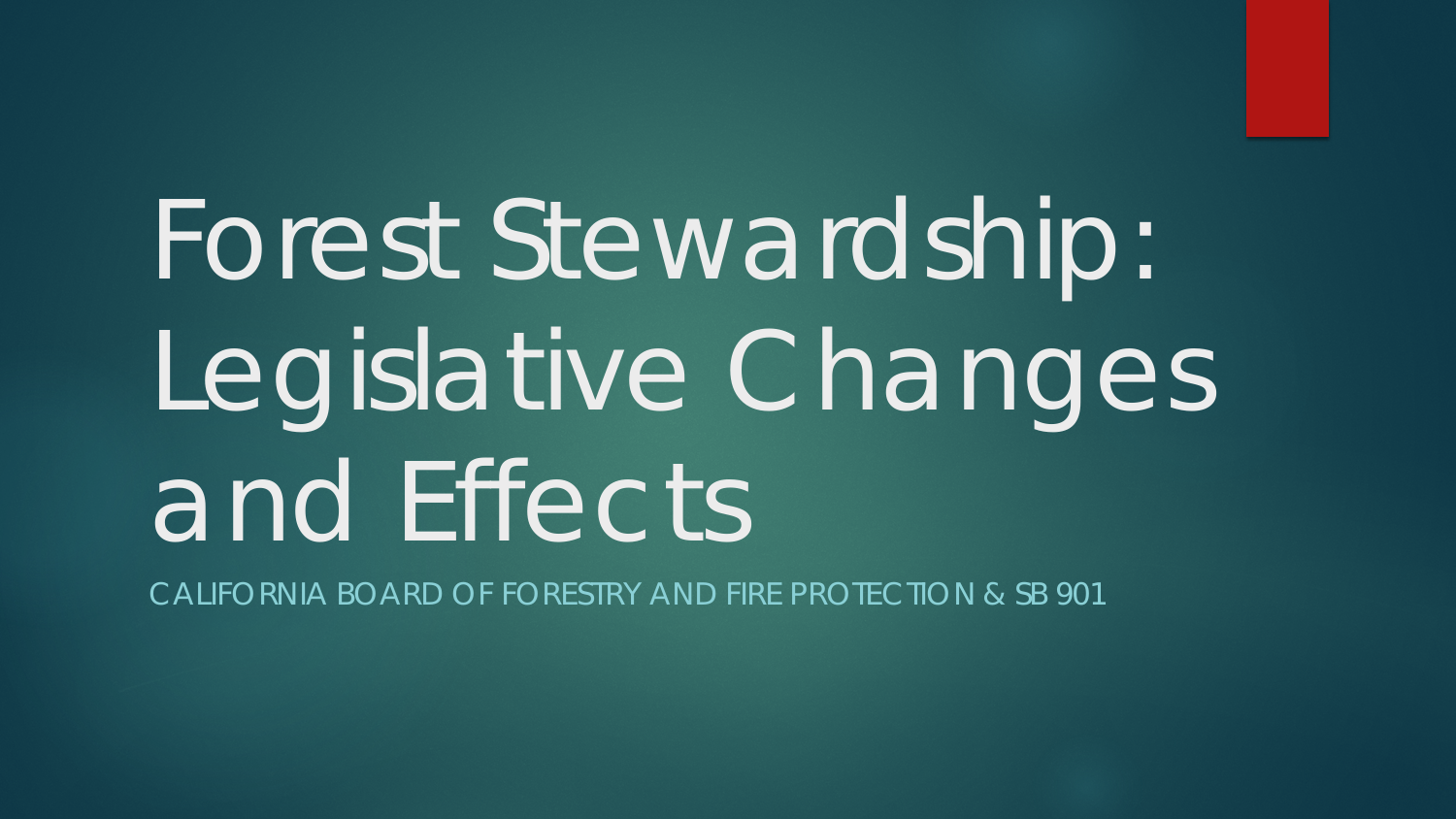## Board of Forestry and Fire Protection

- ▶ 9 member Board appointed by the governor, subject to senate confirmation
- ▶ Representatives from Forest Products Industry, Range Livestock Industry, and the General Public.
- Responsible for implementation and interpretation of the Forest Practice Act, Professional Forester Act and various fire-safety and forest and land management statutes related to SRA
- $\blacktriangleright$  Eric Hedge Regulations Coordinator, RPF #3010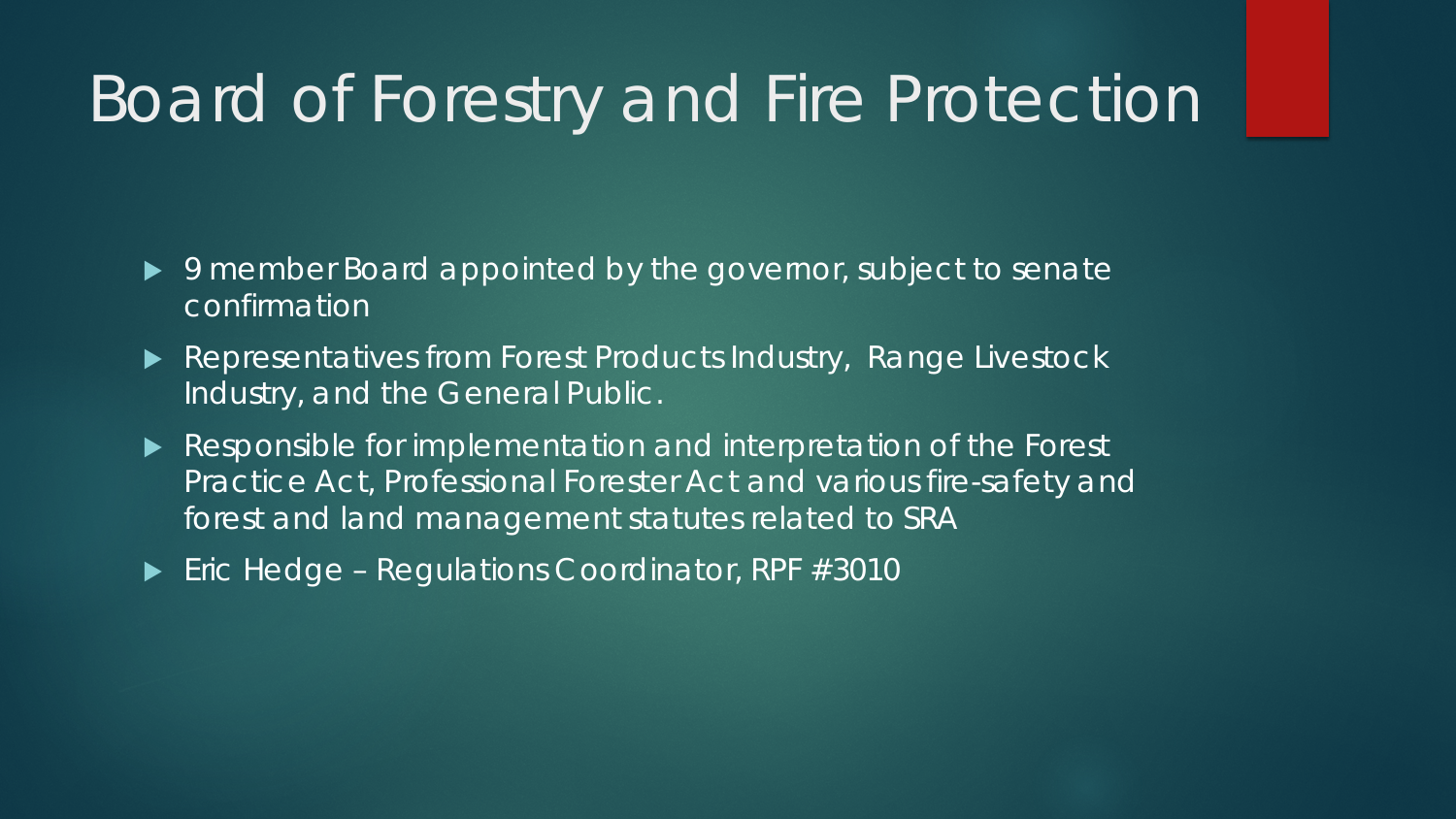# SB 901 (Chaptered 2018)

#### Exemptions

- **Forest Fire Prevention Exemption**
- **Small Landowner Exemption**
- ▶ Working Forest Management Plan
- Non-industrial Timber Management Plan
- ▶ Other Forest Practice Act Changes
- ▶ Non-Forest Practice Act Statutes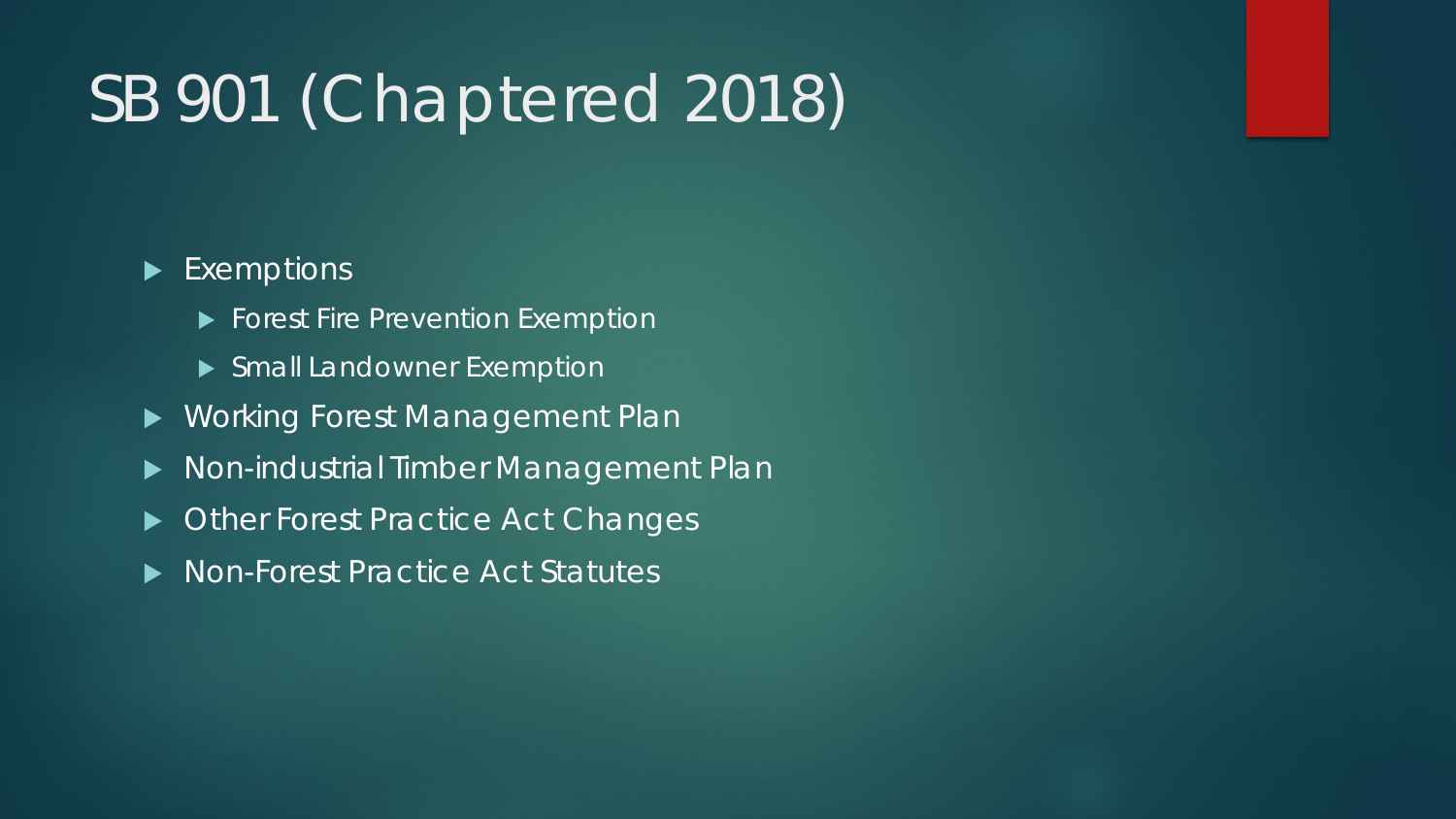#### Exemptions (PRC 4584, 4584.1, 4584.2)

 $\blacktriangleright$  The statutory structure of exemptions has been re-arranged

- ▶ The Board now has broad discretion in adoption of regulations related to many fuel treatment, operational, mapping, and reporting requirements for exemptions.
- Attempt to standardize many of the requirements of various exemptions.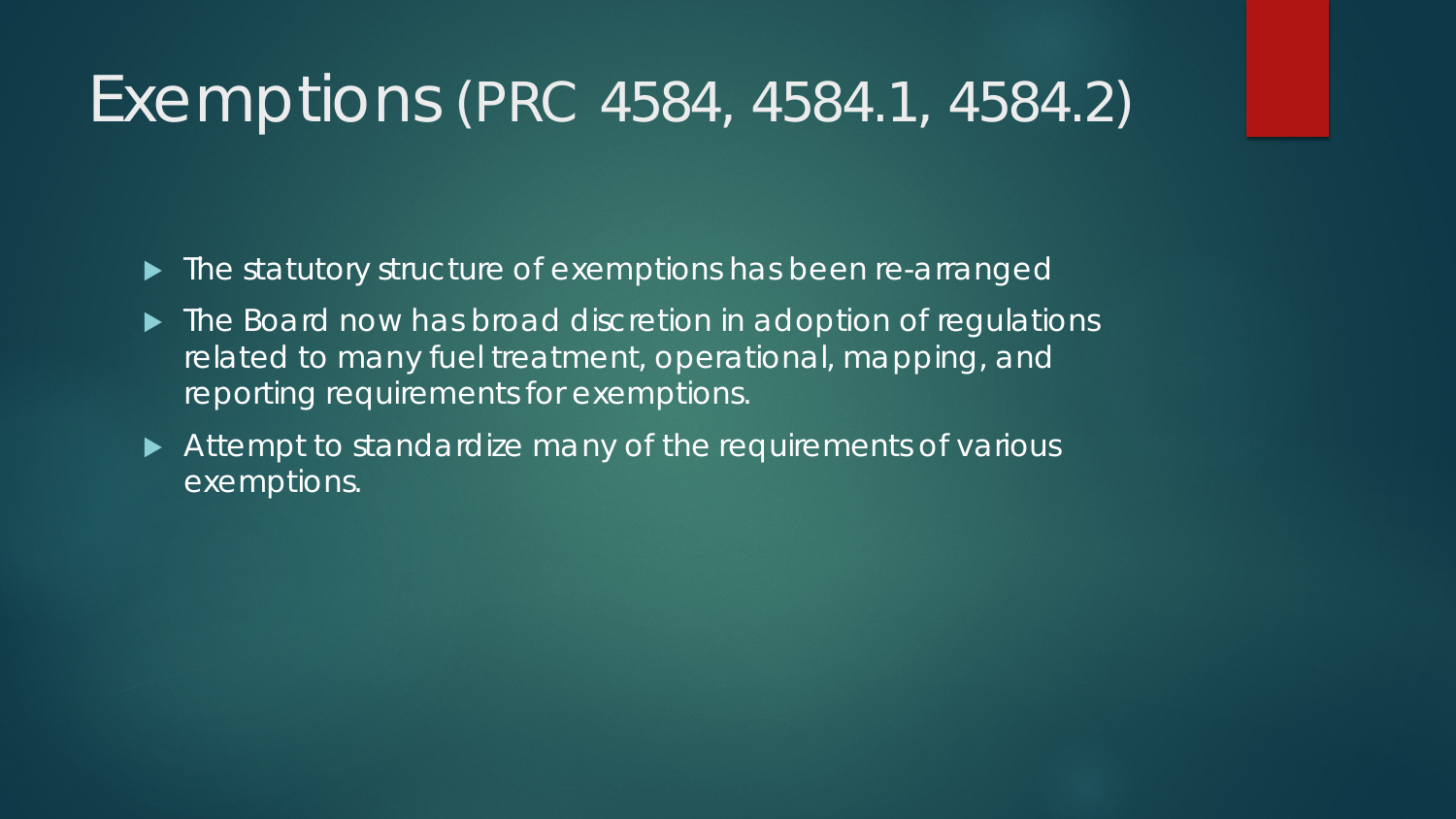#### Small Timberland Owner Exemption

- ▶ Exempts harvesting for the purpose of reducing flammable materials and maintaining a fuelbreak.
- $\blacktriangleright$  Benefits
	- **Ministerial Permitting**
- **Requirements** 
	- Must be prepared by an RPF
	- Utilize uneven-aged management
	- Must increase OMD
	- ▶ No trees > 32" stump height, 6 largest trees/ac must be retained
	- ▶ 60 ac limit on Coast District, 100 ac in Northern & Southern Districts
	- May submit once every 10 years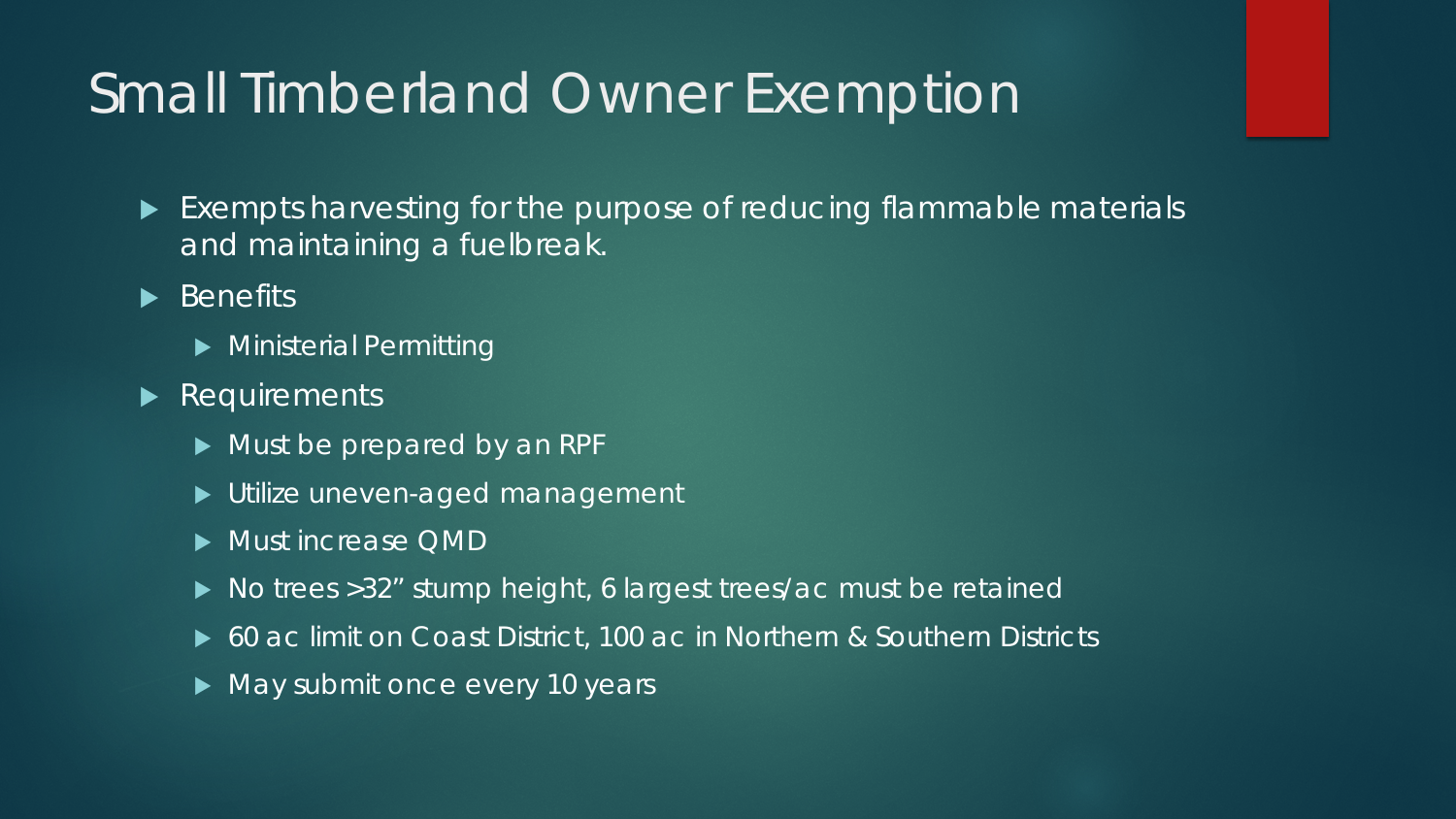### Forest Fire Prevention Exemption

- Exempts harvesting for the purpose of eliminating fuel continuity, and reduction in the rate of spread, duration & intensity, ignitability, or ignition of tree crowns.
- $\overline{\blacktriangleright}$  Benefits
	- **Ministerial Permitting**
	- ▶ Allows for the conditional construction or reconstruction of Temporary Roads of up to 600 ft in length per exemption
- Requirements
	- Must be prepared by an RPF
	- Must increase OMD
	- **Limit of 200 acres**
	- ▶ No trees > 30" stump height may be harvested (36" in Temp Roads)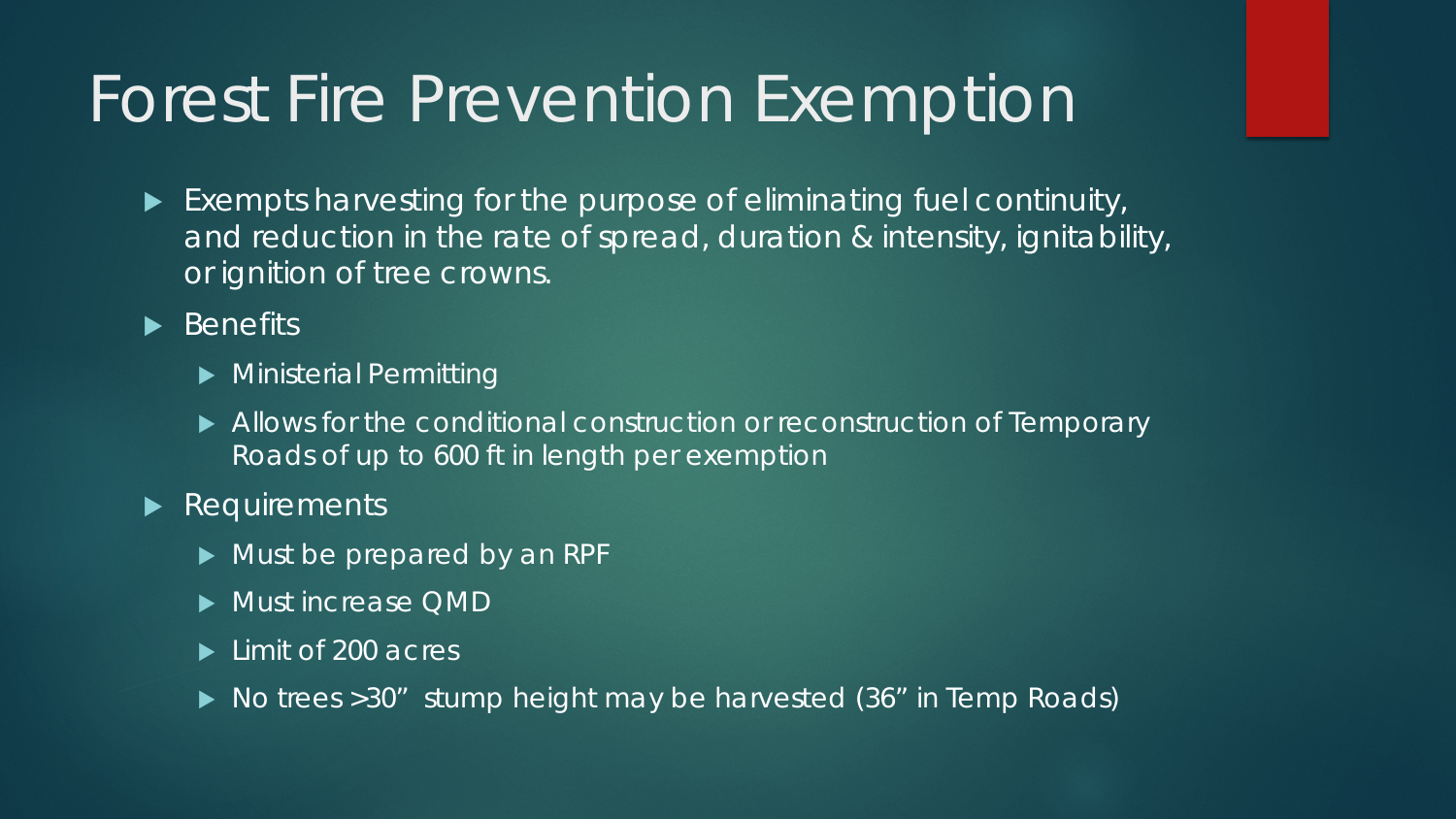# Working Forest Management Plan

- "Working Forest Landowner" redefined as a non-industrial owner of less than 10,000 acres (reduced from 15,000)
- "Working Forest Management Plan" redefined to include multiple landowners, and a harvest area for a WFMP must be contained within a single hydrological area.

# Nonindustrial Timber Management Plan

- Redefined to include multiple ownerships
- A single NTMP may not cover more than 2,500 acres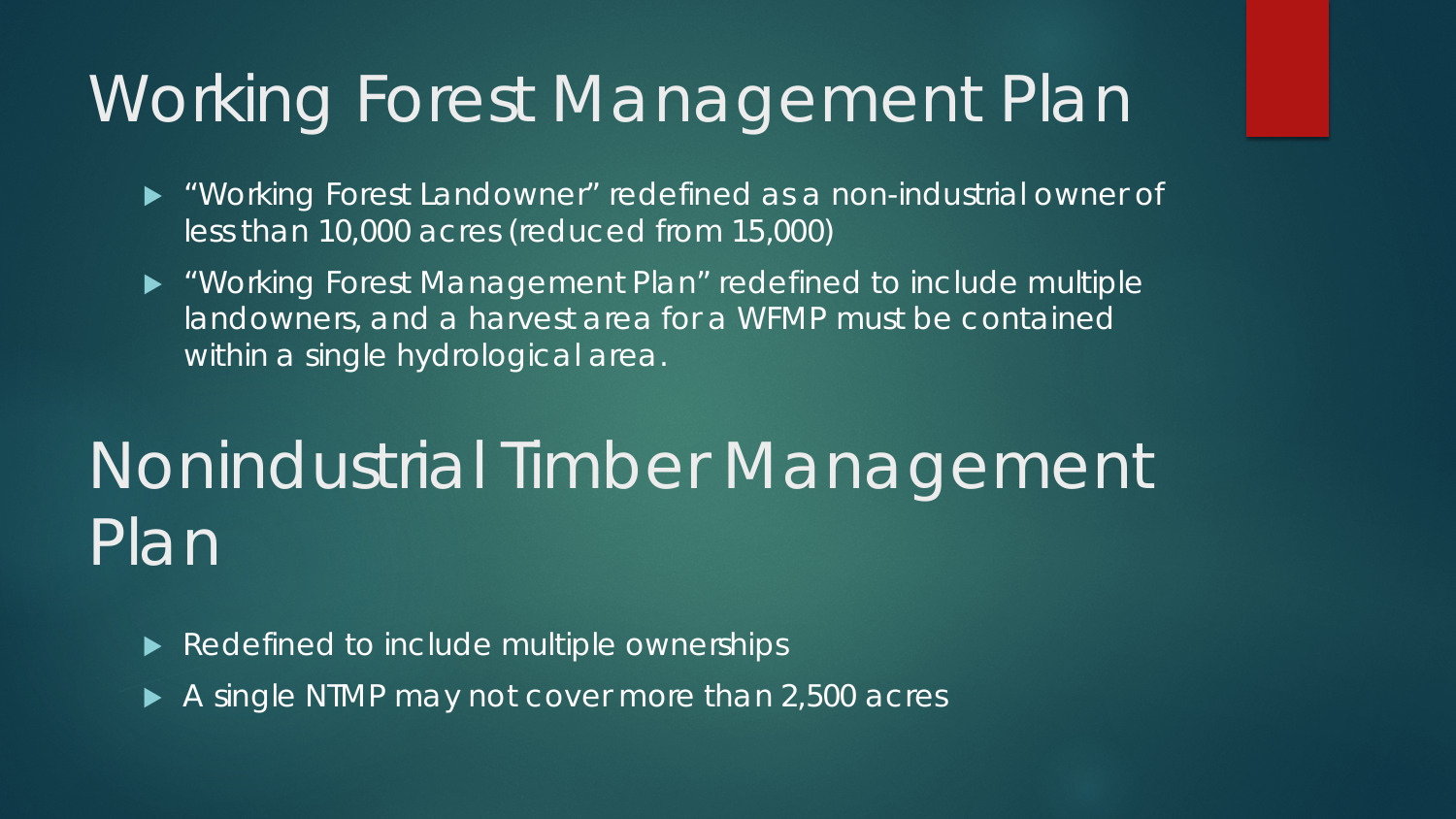# Board Rulemaking Challenges & Progress

- Amendments to Exemptions and WFMP will be adopted as emergency regulation (PRC 4584 & Sec. 46 SB 901)
- Regulatory Workshops
	- ▶ 5 have been conducted
	- ▶ Potential revisions will be discussed at upcoming Board and Committee meetings (January 22 & 23, Sacramento)
	- ▶ Board encourages Agency and stakeholder participation throughout the regulatory development process
- $\blacktriangleright$  Timeline Goal of Q1 2019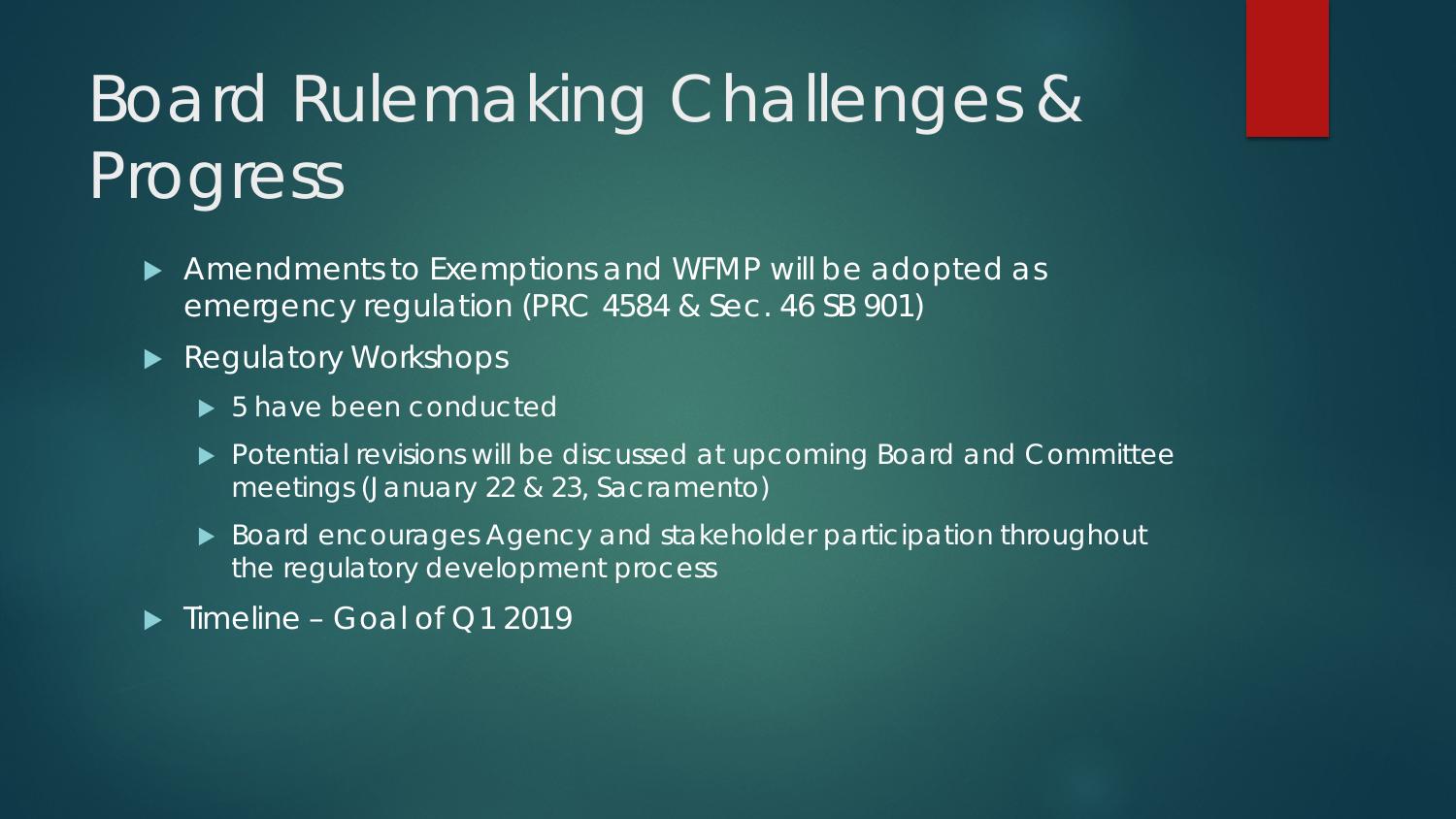## Other Forest Practice Act Changes

- ▶ Trees <16" DBH which are removed under certain conditions within a fuelbreak may now be processed into logs or lumber as long as the work is conducted under a grant from CAL FIRE for vegetation management or fuel reduction and includes public agency or nonprofit involvement. (PRC 4527)
- Reporting requirement of the Forest Management Task Force (PRC 4556)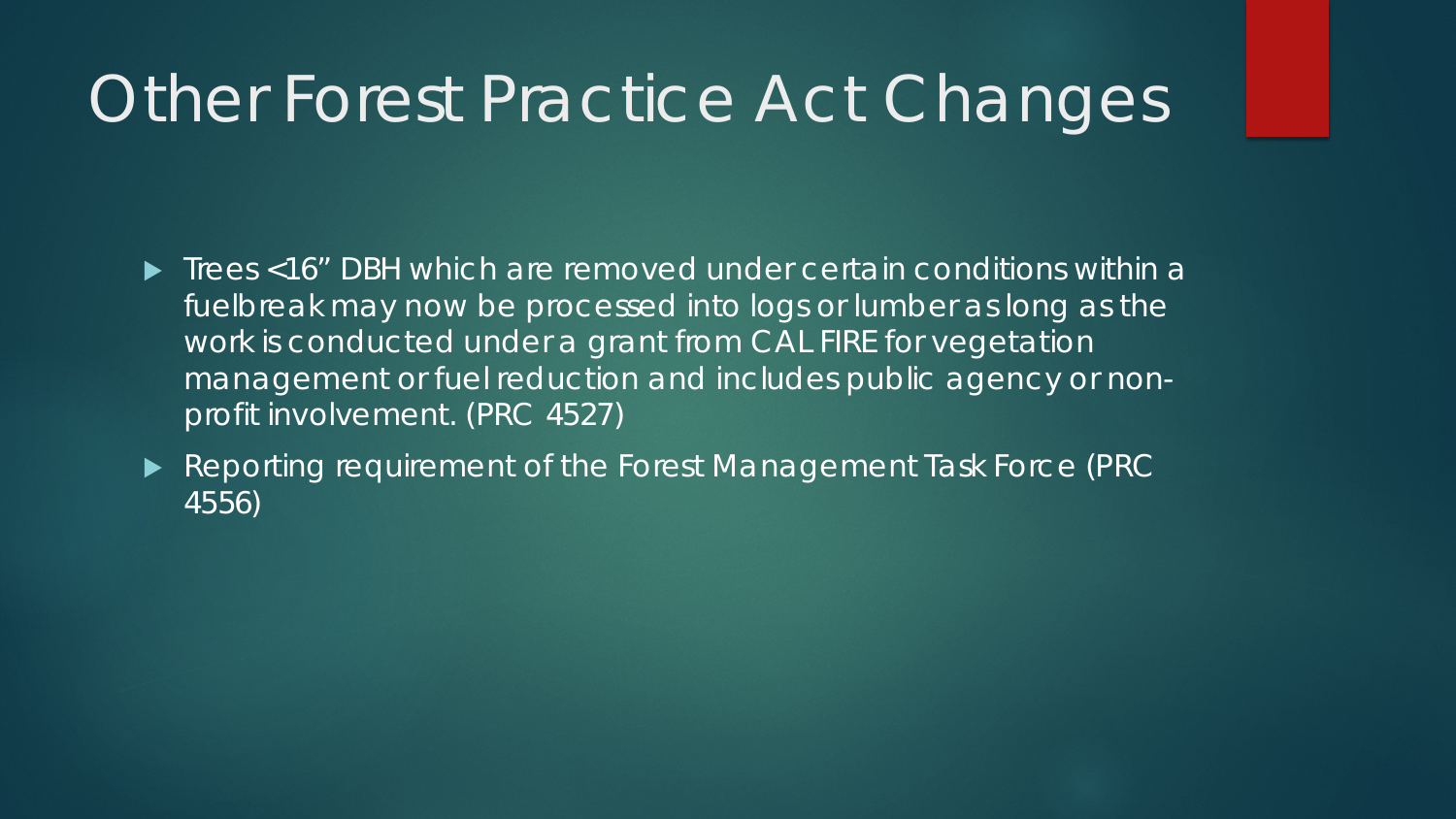## Non-FPA Statutory Changes-SB 901

#### **► Adoption of 815.11.**

 **For any conservation easement purchased with state funds** on or after January 1, 2019, wherein land subject to the easement includes some forest lands, or consists completely of forest lands, to the extent not in conflict with federal law, the terms of any applicable bond, or the requirements of any other funding source, the **landowner shall agree**, as part of the easement management plan, **to maintain and improve forest health** through promotion of a more natural tree density, species composition, structure, and habitat function, to make improvements that increase the land's ability to provide resilient, long-term carbon sequestration and net carbon stores as well as watershed functions, to provide for the retention of larger trees and a natural range of age classes, and to ensure the growth and retention of these larger trees over time.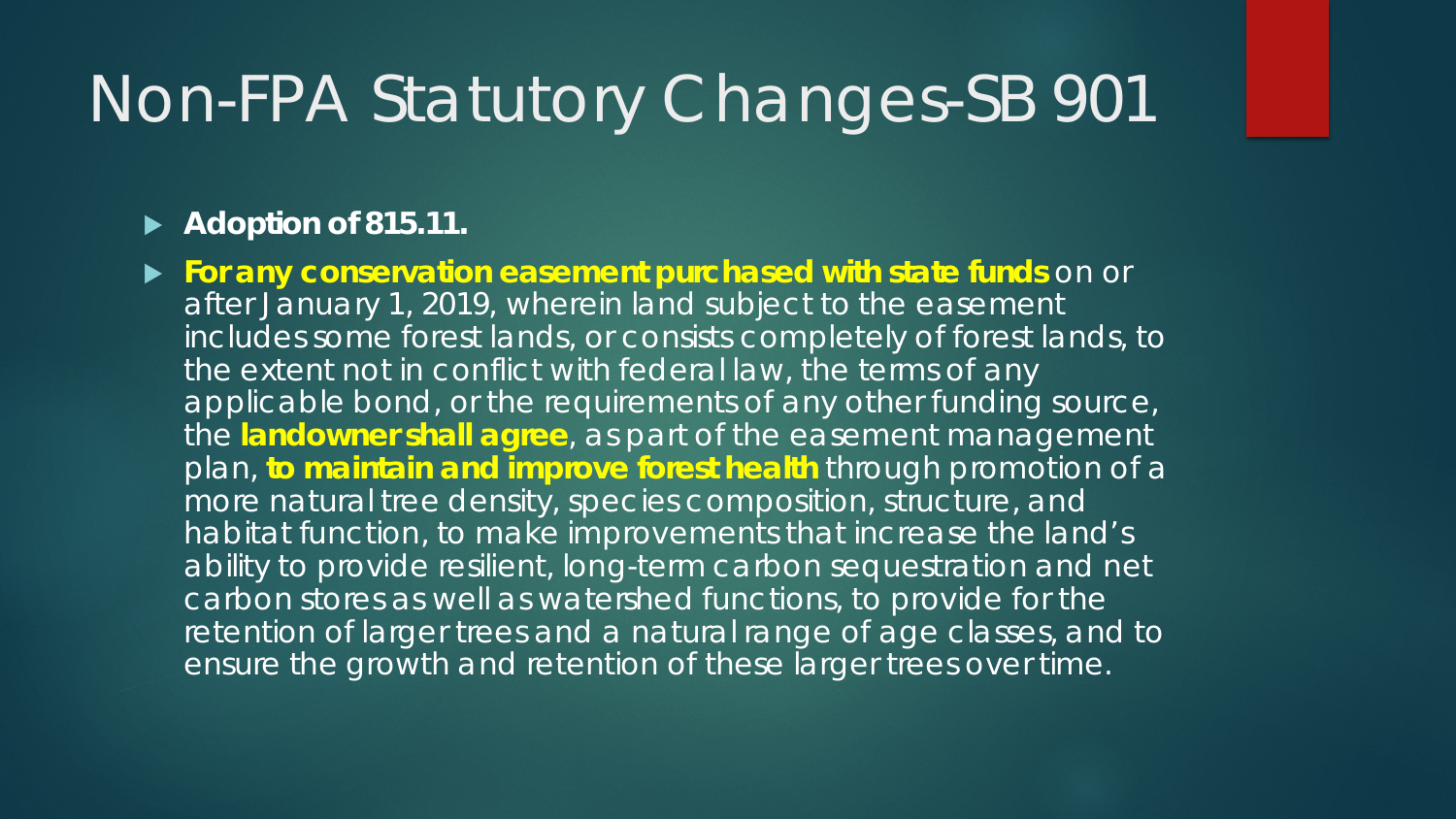# Non-FPA Statutory Changes

- ▶ PRC 4123.5 Establishes Wildfire Resiliency Program
- Requires CAL FIRE to provide guidance and technical assistance to non-<br>industrial landowners for:
	- help navigate the permitting process, fuels reduction, fuelbreaks, forest health, and reforestation, for purposes of reducing wildlife risks while maintaining or enhancing habitat, watershed values, and carbon sequestration
		- (1) A list of permits needed from state entities to conduct various types of fuel removal projects.
		- ▶ (2) Concise information detailing research and current best practices for wildfire resilience.
		- $\triangleright$  (3) A list of the grant opportunities statewide which allow for wildfire resilience activities.
		- $\blacktriangleright$  (4) The details of grants made by the department relating to wildfire resilience activities.
		- (e) The department shall provide technical assistance to nonindustrial timberland owners on how to maintain the benefits of fuel reduction projects.